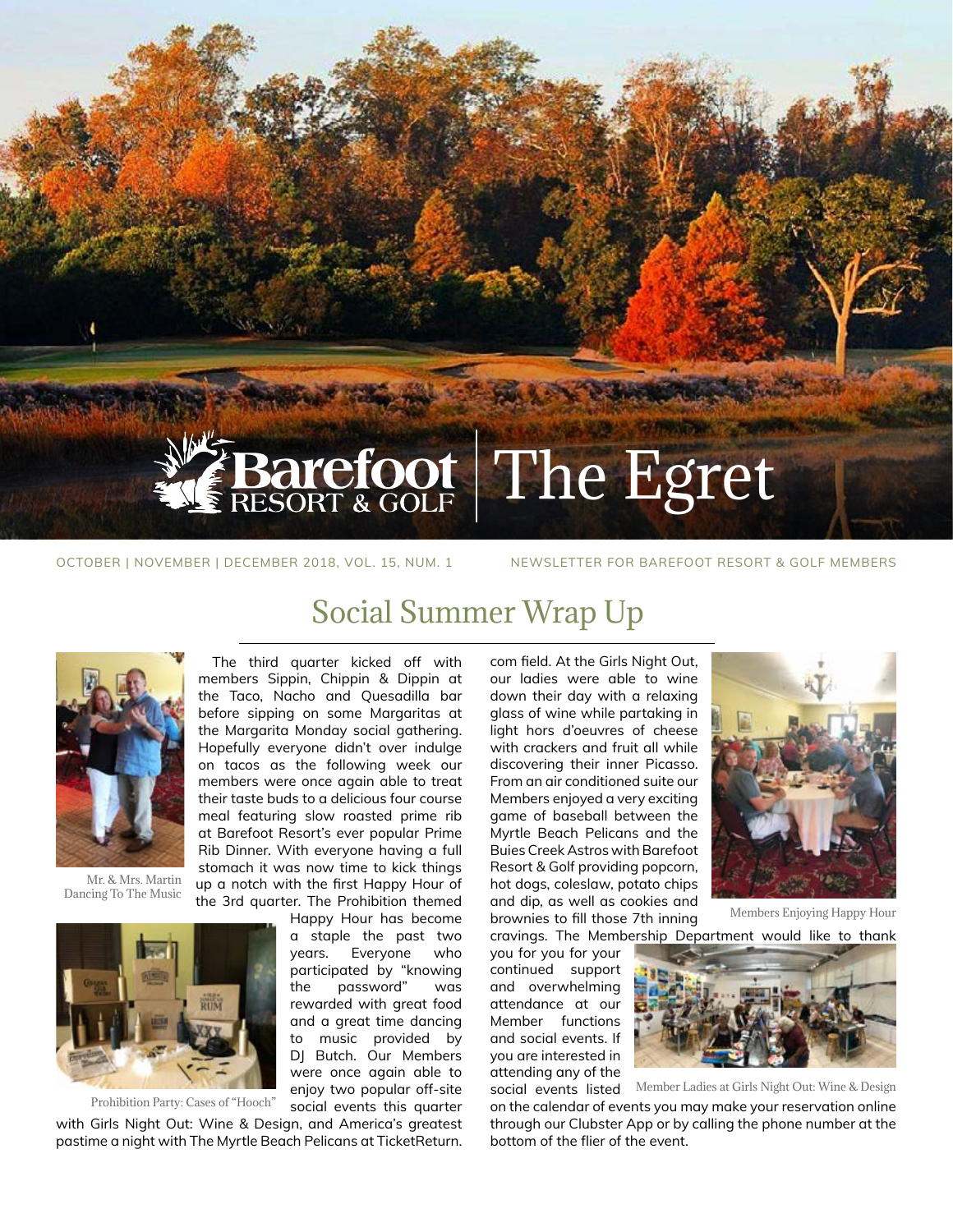## Member Guest Tourney Recap

The 2018 Member-Guest got off to a flawless start on August 31st with the Love Course once again hosting the first round of competition. The Member-Guest format consisted of two-person teams competing in five nine-hole matches with an alternate shot shoot-out on the final afternoon to determine the overall champions. The overall winners for the 2018 Member Guest tournament were Bill and Ryan Farrell. Coming in second place, were Kevin Comer and Jeff Schulz followed by Dave Perry and George Keller for third place. Flight winners included Rafael Lenartowicz and Colin Grant – Matsuyama; Doug Wetzel and Jim Kelley – Thomas; Tom McDowell and Steve Weeks – Speith; Kevin Comer and Jeff Schulz – Johnson; Jerry Miller and Chuck Maliszewski – Fowler; Dave Perry and George Keller – Rahm; Bill Farrell and Ryan Farrell – Koepka. Following the banquet on the final day of the tournament, competition prizes along with raffle prizes were handed out to the lucky winners. Barefoot Resort and Golf would like to thank all of the competitors and look forward to next year's event.



Bill and Ryan Farrell

# Handicap Scoring System?

Those that have signed up to use the Barefoot Resort & Golf Handicap Scoring System should remember that we assume you will be using our system from one year to the next unless you tell us differently. The \$24 annual charge for using the system is made to your account after January 1st each year. We do not refund any portion of the \$24 for those who decide not to use the system in the middle of the calendar year. Therefore, if you decide you are not going to use the system, please make the Pro Shop aware by calling 843-390-3200 by December 31st at the latest.

### Do You Use the Barefoot  $\qquad \qquad ; \qquad$  Snowbird Golf Program Returns

Since its inception in 2010, the Barefoot Resort & Golf Snowbird Golf Program has become one of the most popular memberships along the Grand Strand. For 2017-18, the program served almost 200 participants. Do you know someone who will be spending an extended period of time on the Grand Strand during the months of December, January, February and March? Based on elements from the current Resort Family Membership, Snowbird enrollment requires dues of \$250 per month and rental of property on the Grand Strand for a minimum of one month. Family Members as defined in our guidelines, will be able to play for a cart fee on Norman, Love and Fazio. Participants will also receive golfing discounts on the Dye Course, in addition to other privileges. If you know of someone who fits the snowbird description, please have them call the Membership Department at 843-390-3203 or write to membership@barefootgolf.com for more information.

#### Membership Dues Have Slight Change For 2019

Toward the end of each calendar year, management and owners discuss the current dues levels and determine what, if any, adjustments need to be made. The last increase for dues took place on January 1, 2015 with golf dues going from \$140 to \$145 and social dues from \$60 to \$62. On January 1, 2019, membership dues for the Resort Membership will be as follows:

Property Related Golf Level - \$148.00 per month (increase of \$3.00)

Fab Four Golf Level - \$163 per month (increase of \$3.00)

Property Related Social Level - \$63.00 per month (increase of \$1.00)

Fab Four Social Level - \$73.00 per month (increase of \$1.00)

Inactive for Multiple Property Owners - \$25.00 per month (stays the same)

The value of the Resort Membership - remains the same at \$20,000.

#### Resort Courses Fall Overseeding Schedule

Love Course 10/22-10/23 Fazio Course 10/25-10/26 Norman Course 10/29-10/30

\*\*The Dye Course was completed on September 10th & 11th\*\*

Please remember that some courses may be cart path only in the mornings until the dew dries to prevent rye grass seed from being drug into the rough areas during this process.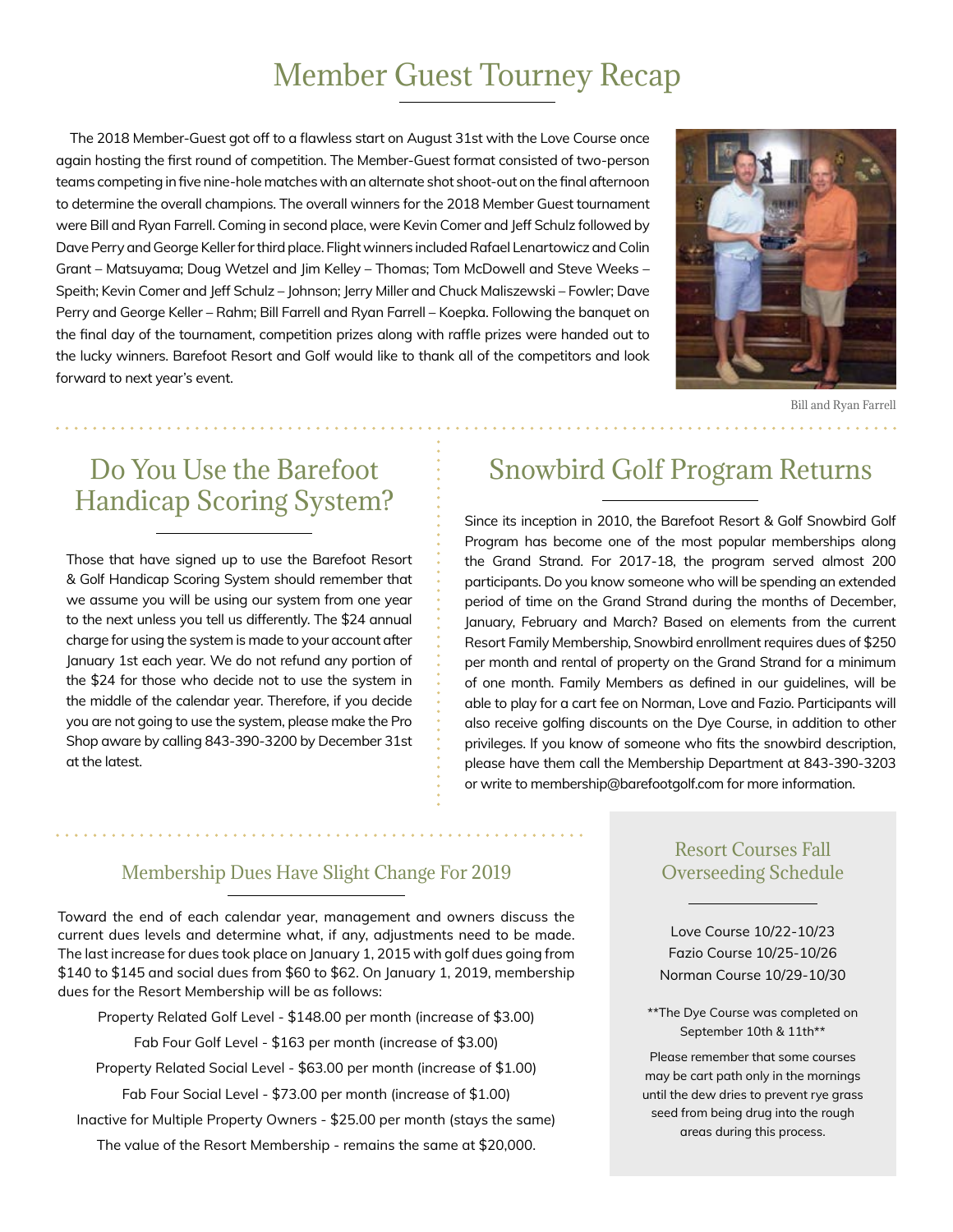# Member-Member This November



Barefoot Resort & Golf tournament officials have announced plans for the 2018 Member-Member Golf Tournament. Scheduled for Saturday, November 10th with a shotgun start on the Fazio Course at 10:00 AM, the format will be 9 holes best ball, and 9 holes scramble, followed by a 3 hole alternate shot shootout to determine an overall champion. Handicaps will be established based on 50 percent of the teams combined handicap. Officials have set up three different divisions: Men, Women and Mixed. Men will be playing from the white tees, Men 65+ may elect to play from the green tees and ladies will be playing from the gold tees. Handicaps will be adjusted based on the course and tees.

Cost is \$70.00 per person and includes green and cart fees, as well as prizes and lunch. This year the Food and Beverage staff has created a menu with a variety of food sure to please all golfers' taste buds. The menu will include bbq chicken, marinated steak, rigatoni with meatballs and sausage, salad bar, veggies, baked beans, mashed potatoes, cookies, brownies, tea, water and coffee.

The registration deadline is November 4th and teams may sign up by securing an entry form in the Resort Clubhouse Pro Shop or logging on to the Clubster App and clicking the Club Links tab there you will find a downloadable form in PDF format. For more information, please call Trey Evans, Tournament Director, at 843-390-3200 or write to tournaments@barefootgolf.com.

2017 Member Member Winners Mr. Larkin and Mr. Lindstrom . . . . . . . . . . . . .

#### Have You Used Your Vouchers?

Barefoot Resort & Golf would like to remind our members to use their "Unaccompanied Guest Vouchers" (given to golf members) and "Social Member Vouchers" (given to social members) on or before December 31, 2018 as they expire on January 1, 2019. Please recall that we do not replace misplaced or lost vouchers since we are unable to monitor the numerous vouchers distributed. We also ask to please be sure to give your vouchers to friends before they make their trip to our golf courses as we cannot substitute vouchers for ones left at home. Additionally, be on the lookout for 2019 vouchers in late December 2018 and keep them in a safe place to ensure their use in 2019.



2018 Egret Cup Champions



Coveted Egret Cup Trophy

#### Resolving Your Accounting and Billing Questions

Most members are aware that our Membership Dept. handles the billing of your monthly dues and charges to your account. Both the dues and account charges are placed on the credit card or bank account information members have on file with the Membership Dept. The Membership Dept. also sends you a statement, usually within the first week of the month. This lists all the account charges that were incurred for the prior month and dues incurred for the upcoming quarter. For each transaction you make during that month, the statement shows the date the member charged the item to their account, the area or department where the charge was made (golf, restaurant, etc.) and the amount.

On occasion, members have confused the date of the statement with the date of the individual transactions. The statement date refers to the date when the charges were actually moved to the credit card or bank account information on file and when the statement was published, while the individual transaction charges refer to the actual day when the member charged them to his/her account at Barefoot. The Accounting Dept. keeps all individual transaction receipts and therefore can readily do research on a particular item or statement that comes into question. Dues billing occurs at the beginning of each quarter based on the calendar year. For those that join in the middle or later part of the month, dues are prorated for that month. We hope that this helps clarify some of the commonly asked questions regarding Member billing.